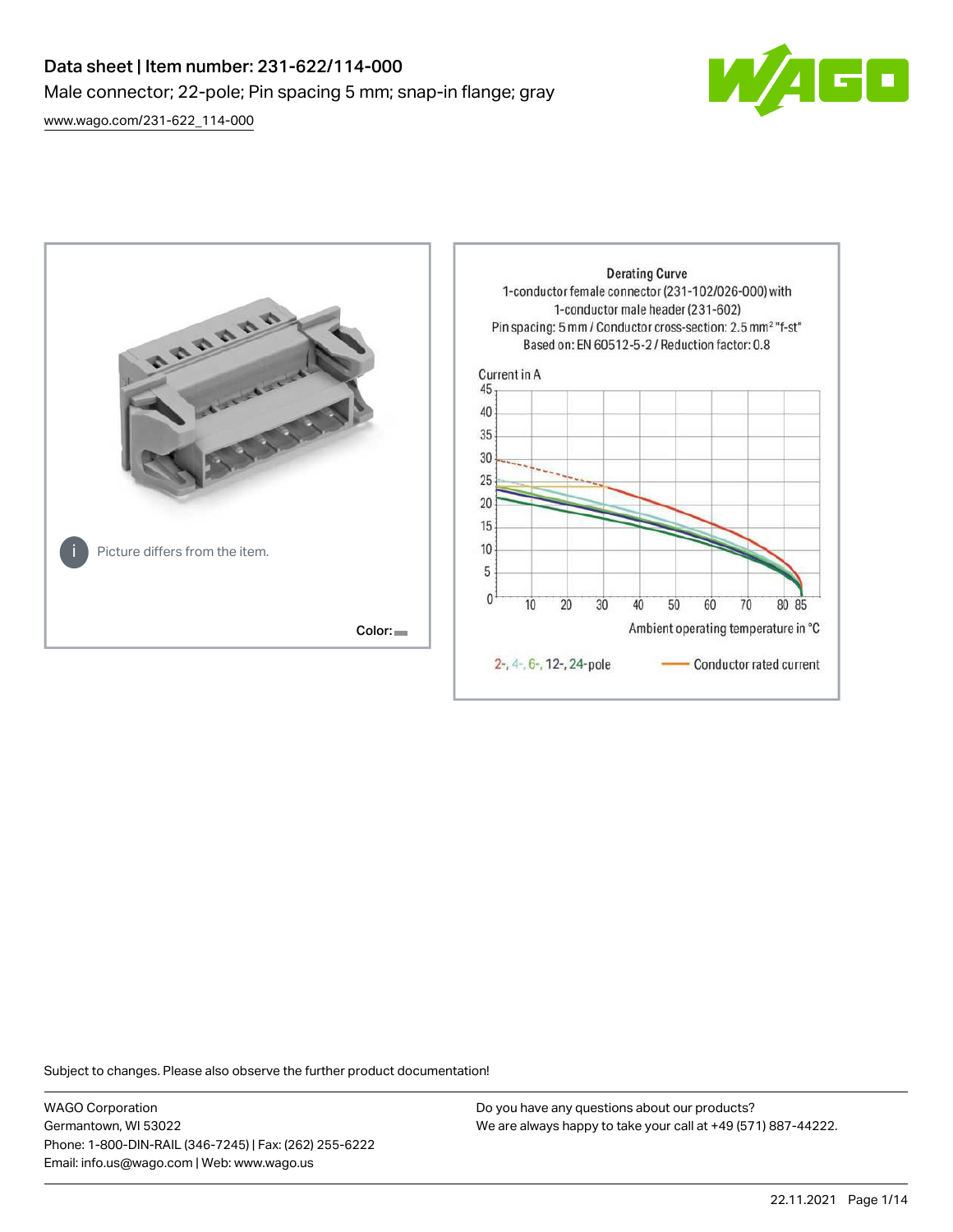



# Item description

- $\blacksquare$ Universal connection for all conductor types
- $\blacksquare$ Easy cable pre-assembly and on-unit wiring via vertical and horizontal CAGE CLAMP® actuation
- $\blacksquare$ For wire-to-wire and board-to-wire connections
- $\blacksquare$ Versions available with snap-in mounting feet or flanges for panel or through-panel mounting
- П With coding fingers

# Data Notes

Safety information 1 The MCS – MULTI CONNECTION SYSTEM includes connectors without breaking capacity in accordance with DIN EN 61984. When

Subject to changes. Please also observe the further product documentation!  $\mathbf{u}$ 

WAGO Corporation Germantown, WI 53022 Phone: 1-800-DIN-RAIL (346-7245) | Fax: (262) 255-6222 Email: info.us@wago.com | Web: www.wago.us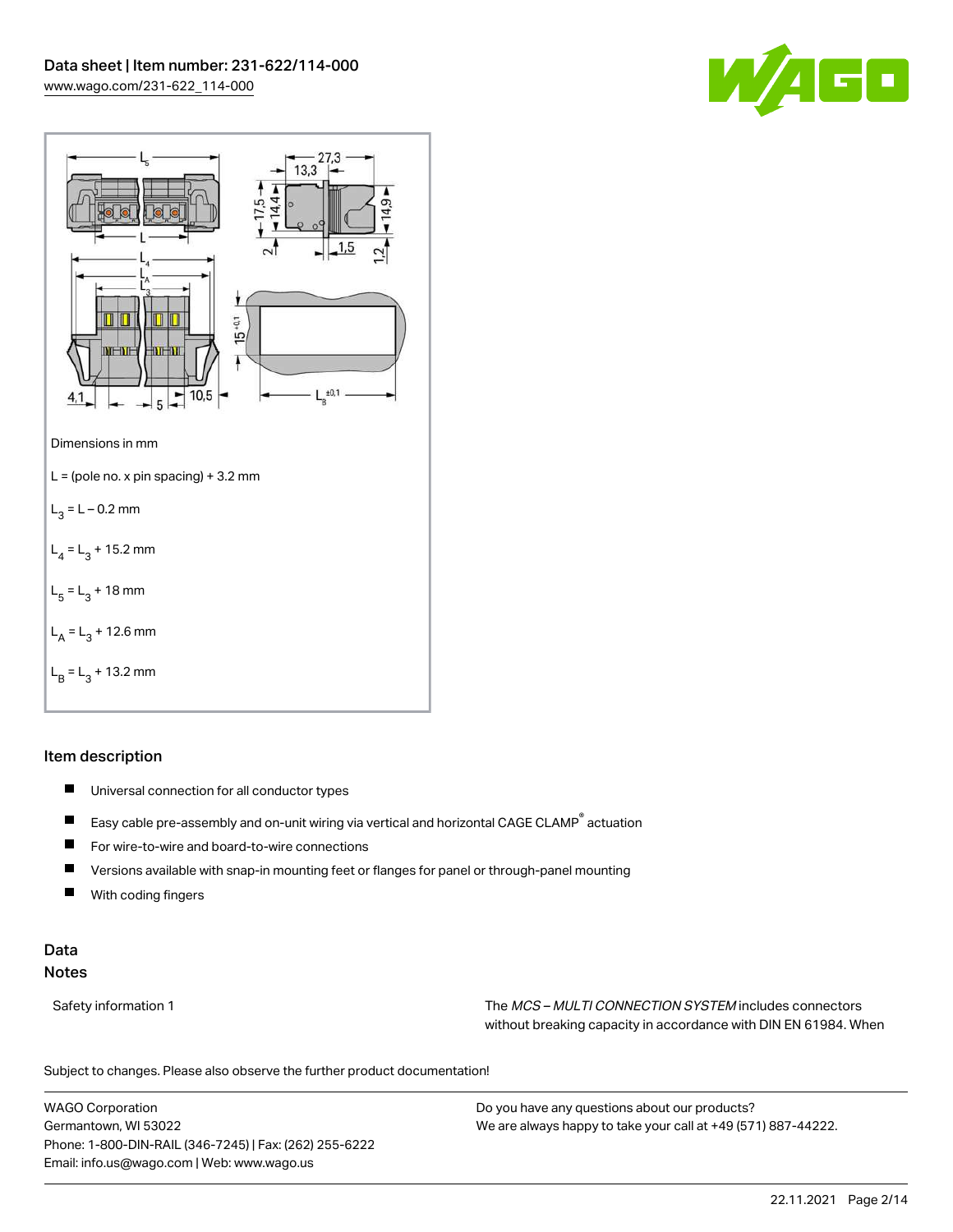

| Other nels numbers                                               |
|------------------------------------------------------------------|
| unmated.                                                         |
| ensure header pins, which can be touched, are not live when      |
| /disconnected when live or under load. The circuit design should |
| used as intended, these connectors must not be connected         |

| Variants: | Other pole numbers                                               |
|-----------|------------------------------------------------------------------|
|           | Gold-plated or partially gold-plated contact surfaces            |
|           | Other versions (or variants) can be requested from WAGO Sales or |
|           | configured at https://configurator.wago.com/                     |

## Electrical data

## IEC Approvals

| Ratings per                 | IEC/EN 60664-1                                                       |
|-----------------------------|----------------------------------------------------------------------|
| Rated voltage (III / 3)     | 320 V                                                                |
| Rated surge voltage (III/3) | 4 <sub>kV</sub>                                                      |
| Rated voltage (III/2)       | 320 V                                                                |
| Rated surge voltage (III/2) | 4 <sub>kV</sub>                                                      |
| Nominal voltage (II/2)      | 630 V                                                                |
| Rated surge voltage (II/2)  | 4 <sub>k</sub> V                                                     |
| Rated current               | 12A                                                                  |
| Legend (ratings)            | (III / 2) $\triangleq$ Overvoltage category III / Pollution degree 2 |

## UL Approvals

| Approvals per                  | UL 1059 |
|--------------------------------|---------|
| Rated voltage UL (Use Group B) | 300 V   |
| Rated current UL (Use Group B) | 15 A    |
| Rated voltage UL (Use Group D) | 300 V   |
| Rated current UL (Use Group D) | 10 A    |

# Ratings per UL

| Rated voltage UL 1977 | 600 V |
|-----------------------|-------|
| Rated current UL 1977 |       |

## CSA Approvals

| Approvals per                   | <b>CSA</b> |
|---------------------------------|------------|
| Rated voltage CSA (Use Group B) | 300 V      |
| Rated current CSA (Use Group B) | 15 A       |
| Rated voltage CSA (Use Group D) | 300 V      |

Subject to changes. Please also observe the further product documentation!

| <b>WAGO Corporation</b>                                | Do you have any questions about our products?                 |
|--------------------------------------------------------|---------------------------------------------------------------|
| Germantown, WI 53022                                   | We are always happy to take your call at +49 (571) 887-44222. |
| Phone: 1-800-DIN-RAIL (346-7245)   Fax: (262) 255-6222 |                                                               |
| Email: info.us@wago.com   Web: www.wago.us             |                                                               |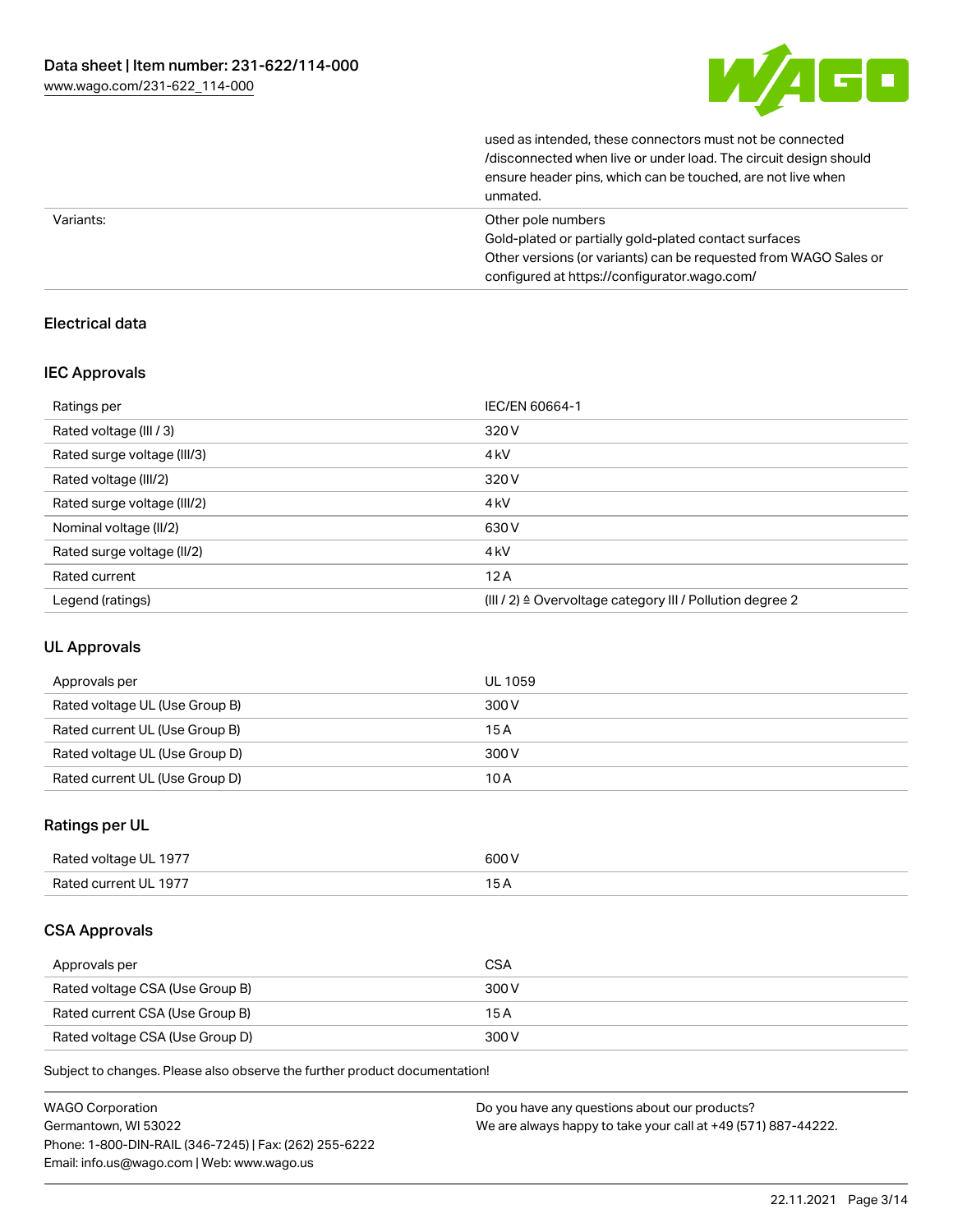[www.wago.com/231-622\\_114-000](http://www.wago.com/231-622_114-000)



| Rated current CSA (Use Group D) | 10 A |
|---------------------------------|------|
|                                 |      |
|                                 |      |

#### Connection data

| Total number of connection points | 22 |
|-----------------------------------|----|
| Total number of potentials        |    |
| Number of connection types        |    |
| Number of levels                  |    |

## Connection 1

| Connection technology                             | CAGE CLAMP                              |
|---------------------------------------------------|-----------------------------------------|
| Actuation type                                    | Operating tool                          |
| Solid conductor                                   | $0.082.5$ mm <sup>2</sup> / 28  12 AWG  |
| Fine-stranded conductor                           | $0.08$ 2.5 mm <sup>2</sup> / 28  12 AWG |
| Fine-stranded conductor; with insulated ferrule   | $0.251.5$ mm <sup>2</sup>               |
| Fine-stranded conductor; with uninsulated ferrule | $0.252.5$ mm <sup>2</sup>               |
| Strip length                                      | $89$ mm / 0.31  0.35 inch               |
| Number of poles                                   | 22                                      |
| Conductor entry direction to mating direction     | 0°                                      |

## Physical data

| Pin spacing | 5 mm / 0.197 inch    |
|-------------|----------------------|
| Width       | 131 mm / 5.157 inch  |
| Height      | 17.5 mm / 0.689 inch |
| Depth       | 27.5 mm / 1.083 inch |

#### Mechanical data

| Housing sheet thickness | $0.5$ 2.5 mm / 0.02  0.098 inch |
|-------------------------|---------------------------------|
| Mounting type           | Snap-in                         |
| Mounting type           | Feed-through mounting           |

## Plug-in connection

| Contact type (pluggable connector) | Male connector/plug |
|------------------------------------|---------------------|
| Connector (connection type)        | for conductor       |
| Mismating protection               | No.                 |
| Locking of plug-in connection      | Without             |

Subject to changes. Please also observe the further product documentation! Material data

| <b>WAGO Corporation</b>                                | Do you have any questions about our products?                 |
|--------------------------------------------------------|---------------------------------------------------------------|
| Germantown, WI 53022                                   | We are always happy to take your call at +49 (571) 887-44222. |
| Phone: 1-800-DIN-RAIL (346-7245)   Fax: (262) 255-6222 |                                                               |
| Email: info.us@wago.com   Web: www.wago.us             |                                                               |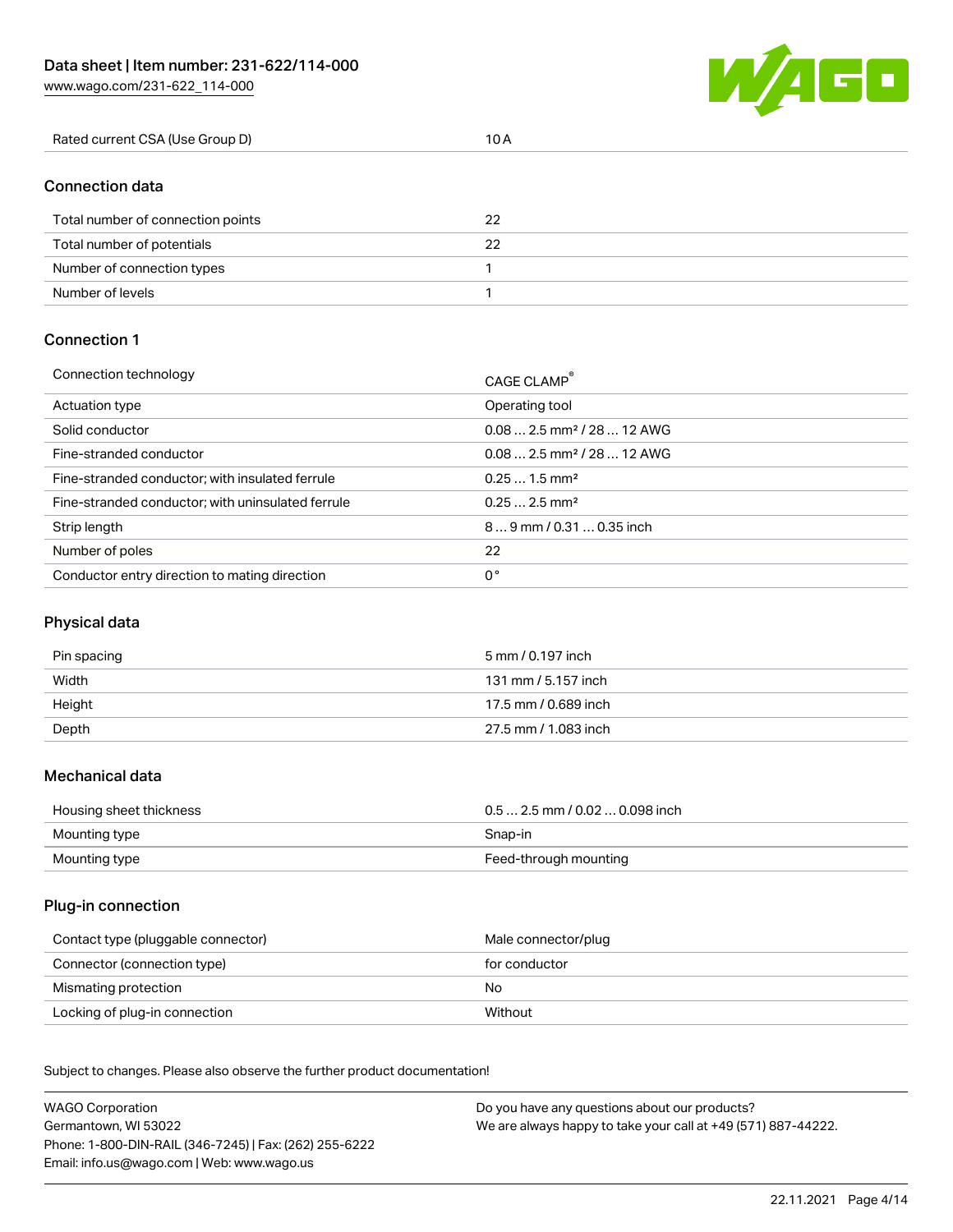

## Material data

| Color                       | gray                                    |
|-----------------------------|-----------------------------------------|
| Material group              |                                         |
| Insulation material         | Polyamide (PA66)                        |
| Flammability class per UL94 | V <sub>0</sub>                          |
| Clamping spring material    | Chrome nickel spring steel (CrNi)       |
| Contact material            | Electrolytic copper ( $E_{\text{Cu}}$ ) |
| Contact plating             | tin-plated                              |
| Fire load                   | 0.627 MJ                                |
| Weight                      | 34.7 g                                  |
|                             |                                         |

#### Environmental requirements

| Limit temperature range | . +100 °C<br>$-60$ |
|-------------------------|--------------------|
|-------------------------|--------------------|

# Commercial data

| Product Group         | 3 (Multi Conn. System) |
|-----------------------|------------------------|
| PU (SPU)              | 10 Stück               |
| Packaging type        | box                    |
| Country of origin     | DE                     |
| <b>GTIN</b>           | 4050821216209          |
| Customs tariff number | 8536694040             |

## Approvals / Certificates

#### Country specific Approvals

| Logo | Approval                               | <b>Additional Approval Text</b> | Certificate<br>name |
|------|----------------------------------------|---------------------------------|---------------------|
|      | CВ<br><b>DEKRA Certification B.V.</b>  | IEC 61984                       | NL-39756            |
|      | <b>CSA</b><br>DEKRA Certification B.V. | C <sub>22.2</sub>               | 1466354             |

#### Ship Approvals

|      |                             |                          | Certificate |
|------|-----------------------------|--------------------------|-------------|
| Logo | Approval                    | Additional Approval Text | name        |
|      | <b>ABS</b>                  | -                        | $19-$       |
|      | American Bureau of Shipping |                          | HG1869876-  |

Subject to changes. Please also observe the further product documentation!

| <b>WAGO Corporation</b>                                | Do you have any questions about our products?                 |
|--------------------------------------------------------|---------------------------------------------------------------|
| Germantown, WI 53022                                   | We are always happy to take your call at +49 (571) 887-44222. |
| Phone: 1-800-DIN-RAIL (346-7245)   Fax: (262) 255-6222 |                                                               |
| Email: info.us@wago.com   Web: www.wago.us             |                                                               |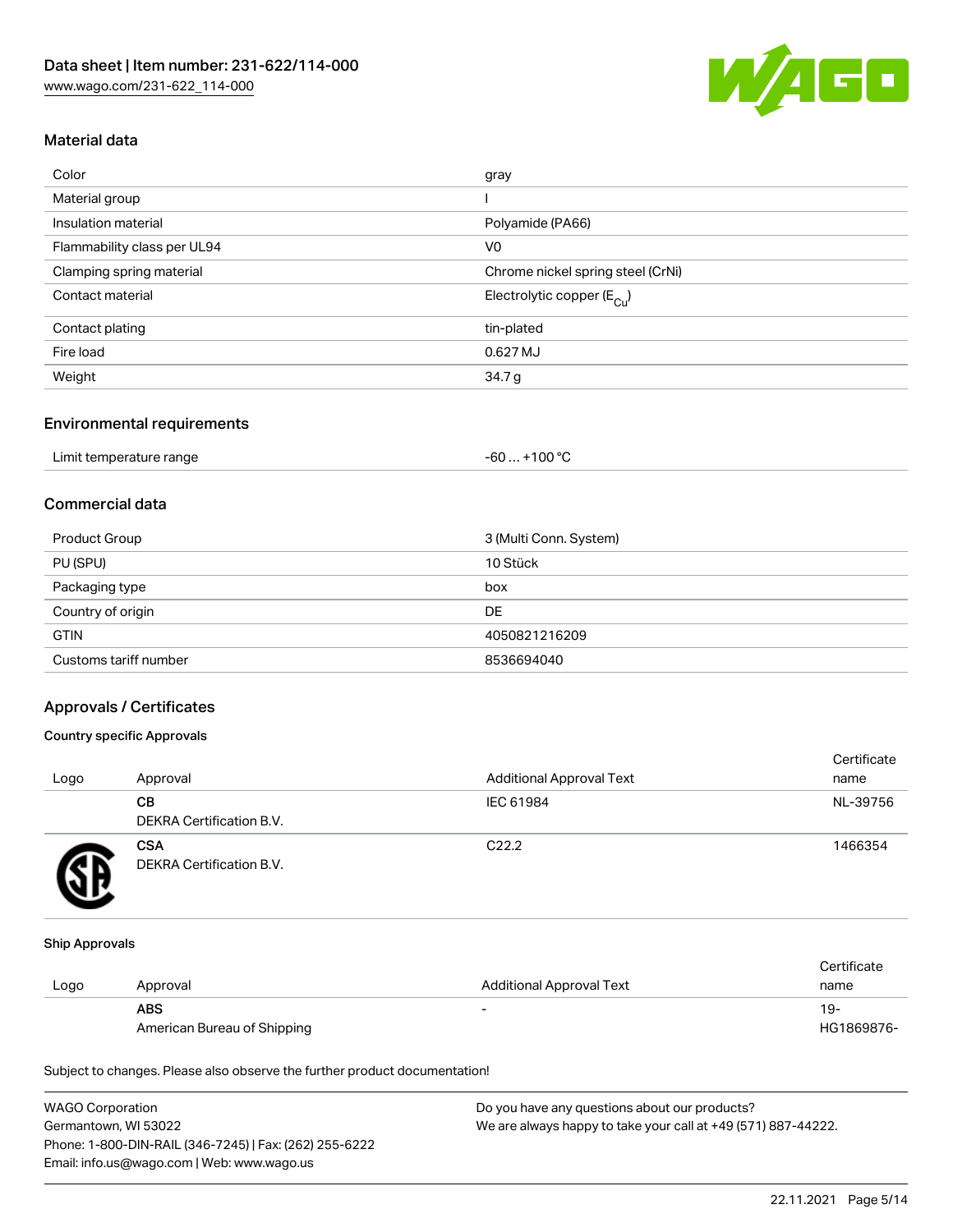

| <b>ABS</b>          |                                        |                                 | <b>PDA</b>  |
|---------------------|----------------------------------------|---------------------------------|-------------|
|                     | BV                                     | <b>IEC 60998</b>                | 11915/D0    |
|                     | Bureau Veritas S.A.                    |                                 | BV          |
| <b>BUREAU</b>       |                                        |                                 |             |
|                     | <b>DNV GL</b>                          | $\overline{\phantom{a}}$        | TAE000016Z  |
|                     | Det Norske Veritas, Germanischer Lloyd |                                 |             |
| <b>UL-Approvals</b> |                                        |                                 |             |
|                     |                                        |                                 | Certificate |
| Logo                | Approval                               | <b>Additional Approval Text</b> | name        |

| Logo                          | Approval                       | <b>Additional Approval Text</b> | name   |
|-------------------------------|--------------------------------|---------------------------------|--------|
|                               | UR                             | <b>UL 1977</b>                  | E45171 |
| O<br>$\overline{\phantom{a}}$ | Underwriters Laboratories Inc. |                                 |        |

# Counterpart



Item no.231-122/026-000 Female plug; 22-pole; 12 AWG max; pin spacing 5 mm; 1 conductor per pole; gray [www.wago.com/231-122/026-000](https://www.wago.com/231-122/026-000)

#### Optio

| Optional accessories                                                                                                                                                                            |                                  |
|-------------------------------------------------------------------------------------------------------------------------------------------------------------------------------------------------|----------------------------------|
| Marking accessories                                                                                                                                                                             |                                  |
| Marking strip                                                                                                                                                                                   |                                  |
| Item no.: 210-331/500-103<br>Marking strips; as a DIN A4 sheet; MARKED; 1-12 (300x); Height of marker strip: 2.3 mm/0.091 in; Strip<br>length 182 mm; Horizontal marking; Self-adhesive; white  | www.wago.com/210-331<br>/500-103 |
| Item no.: 210-331/500-104<br>Marking strips; as a DIN A4 sheet; MARKED; 13-24 (300x); Height of marker strip: 2.3 mm/0.091 in; Strip<br>length 182 mm; Horizontal marking; Self-adhesive; white | www.wago.com/210-331<br>/500-104 |
| Item no.: 210-332/500-202<br>Marking strips; as a DIN A4 sheet; MARKED; 1-16 (160x); Height of marker strip: 3 mm; Strip length 182<br>mm; Horizontal marking; Self-adhesive; white             | www.wago.com/210-332<br>/500-202 |
| Item no.: 210-332/500-206<br>Marking strips; as a DIN A4 sheet; MARKED; 33-48 (160x); Height of marker strip: 3 mm; Strip length<br>182 mm; Horizontal marking; Self-adhesive; white            | www.wago.com/210-332<br>/500-206 |
| Item no.: 210-332/500-205                                                                                                                                                                       |                                  |

Subject to changes. Please also observe the further product documentation!

WAGO Corporation Germantown, WI 53022 Phone: 1-800-DIN-RAIL (346-7245) | Fax: (262) 255-6222 Email: info.us@wago.com | Web: www.wago.us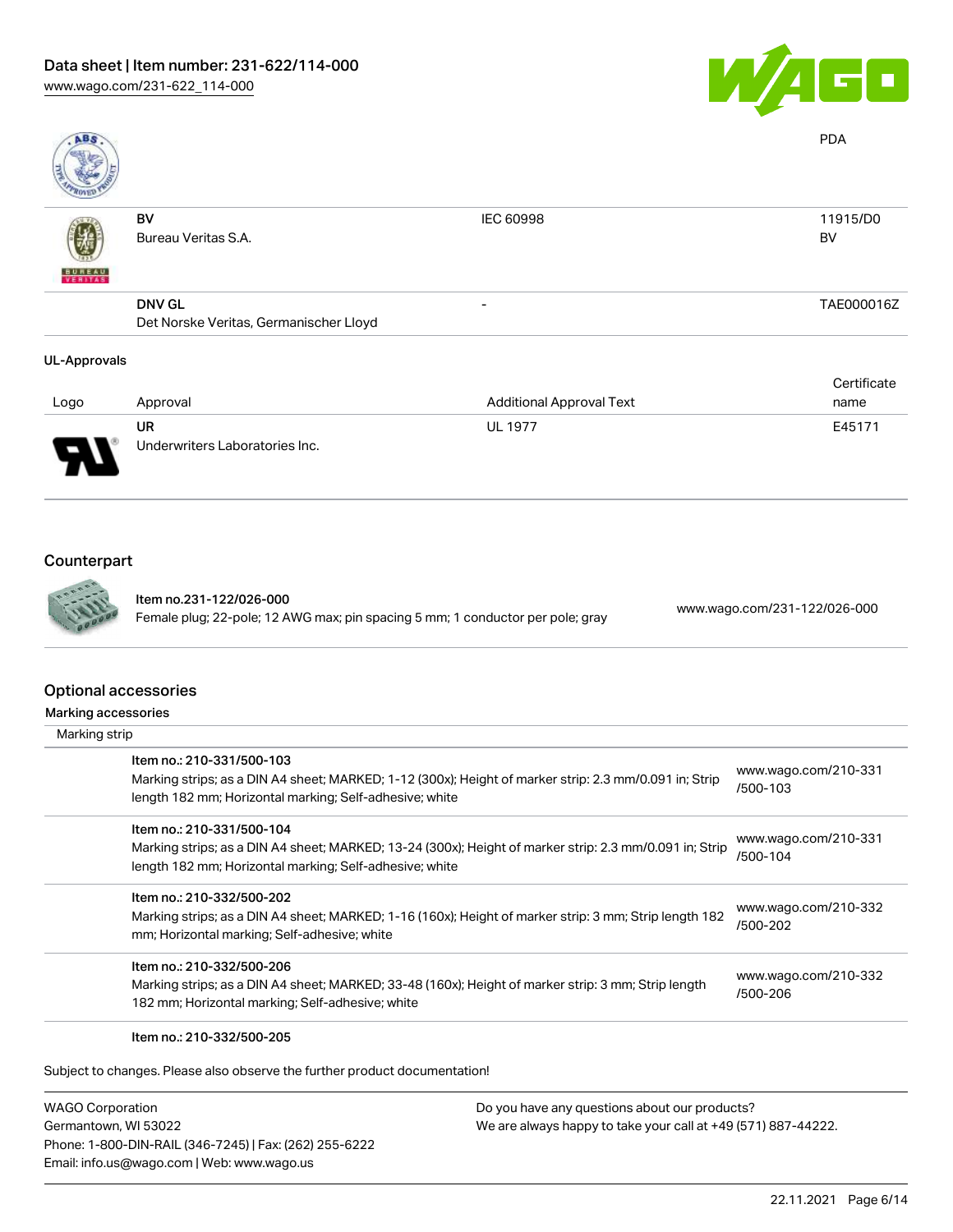

[www.wago.com/210-332](http://www.wago.com/210-332/500-204)

[/500-204](http://www.wago.com/210-332/500-204)

Marking strips; as a DIN A4 sheet; MARKED; 1-32 (80x); Height of marker strip: 3 mm; Strip length 182 mm; Horizontal marking; Self-adhesive; white [www.wago.com/210-332](http://www.wago.com/210-332/500-205) [/500-205](http://www.wago.com/210-332/500-205)

Item no.: 210-332/500-204

Marking strips; as a DIN A4 sheet; MARKED; 17-32 (160x); Height of marker strip: 3 mm; Strip length 182 mm; Horizontal marking; Self-adhesive; white

| Coding                  |                                                                                                                  |                      |
|-------------------------|------------------------------------------------------------------------------------------------------------------|----------------------|
| Coding                  |                                                                                                                  |                      |
|                         | Item no.: 231-129<br>Coding key; snap-on type; light gray                                                        | www.wago.com/231-129 |
| Tools                   |                                                                                                                  |                      |
| Operating tool          |                                                                                                                  |                      |
|                         | Item no.: 209-130<br>Operating tool; suitable for 264, 280 and 281 Series; 1-way; of insulating material; white  | www.wago.com/209-130 |
|                         | Item no.: 209-132<br>Operating tool; for connecting comb-style jumper bar; 2-way; of insulating material         | www.wago.com/209-132 |
|                         | Item no.: 231-159<br>Operating tool; natural                                                                     | www.wago.com/231-159 |
|                         | Item no.: 210-250<br>Operating tool; for MCS MINI & MIDI with CAGE CLAMP <sup>®</sup> connection; red            | www.wago.com/210-250 |
|                         | Item no.: 231-231<br>Combination operating tool; red                                                             | www.wago.com/231-231 |
|                         | Item no.: 210-657<br>Operating tool; Blade: 3.5 x 0.5 mm; with a partially insulated shaft; short; multicoloured | www.wago.com/210-657 |
|                         | Item no.: 210-720<br>Operating tool; Blade: 3.5 x 0.5 mm; with a partially insulated shaft; multicoloured        | www.wago.com/210-720 |
|                         | Item no.: 231-131<br>Operating tool; made of insulating material; 1-way; loose; white                            | www.wago.com/231-131 |
|                         | Item no.: 231-291<br>Operating tool; made of insulating material; 1-way; loose; red                              | www.wago.com/231-291 |
|                         | Item no.: 280-432<br>Operating tool; made of insulating material; 2-way; white                                   | www.wago.com/280-432 |
|                         | ltem no.: 280-434<br>Operating tool; made of insulating material; 4-way                                          | www.wago.com/280-434 |
|                         | Item no.: 280-437<br>Operating tool; made of insulating material; 7-way                                          | www.wago.com/280-437 |
|                         | Subject to changes. Please also observe the further product documentation!                                       |                      |
| <b>WAGO Corporation</b> | Do you have any questions about our products?                                                                    |                      |

Germantown, WI 53022 Phone: 1-800-DIN-RAIL (346-7245) | Fax: (262) 255-6222 Email: info.us@wago.com | Web: www.wago.us

We are always happy to take your call at +49 (571) 887-44222.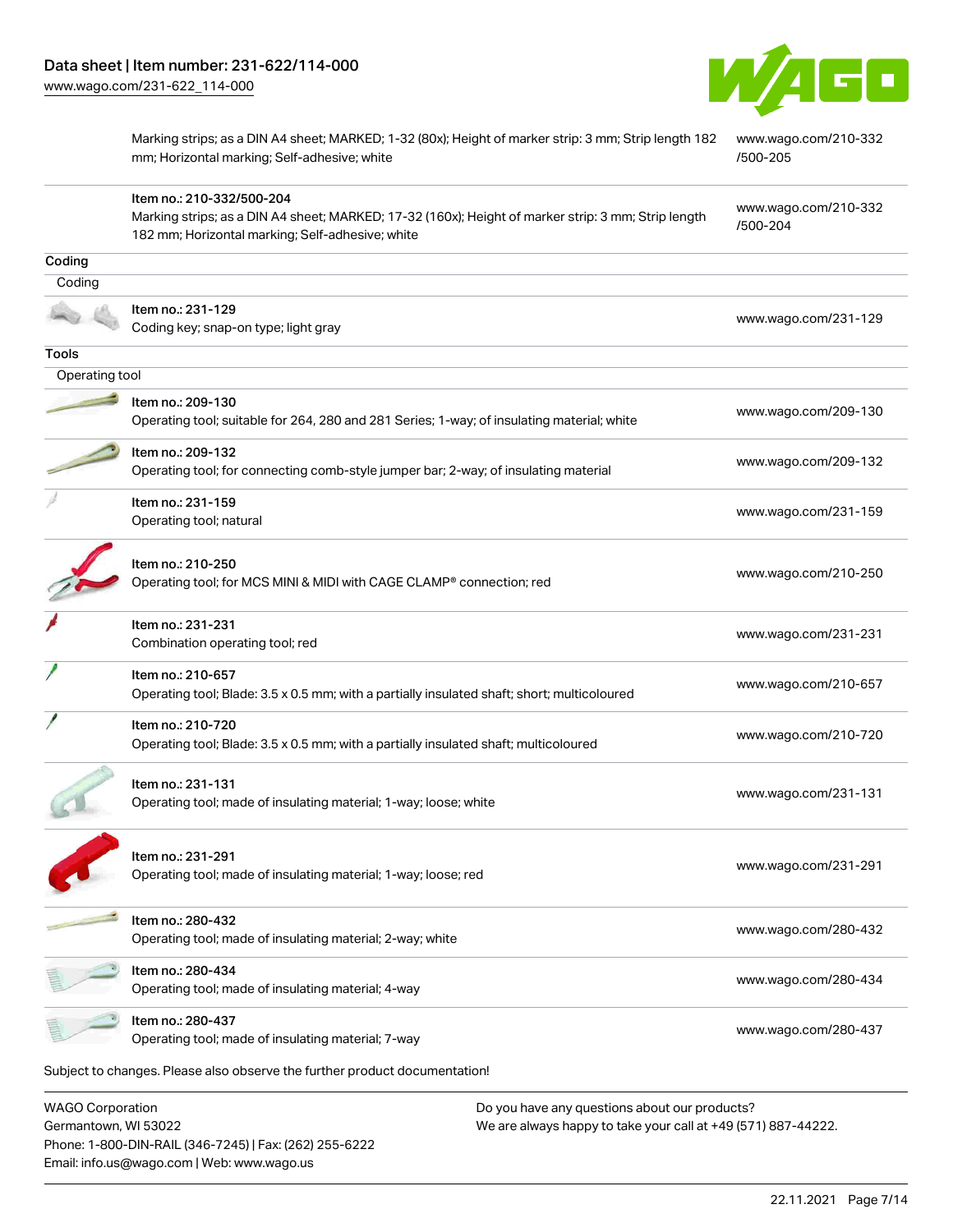# Data sheet | Item number: 231-622/114-000

[www.wago.com/231-622\\_114-000](http://www.wago.com/231-622_114-000)



|                   | Item no.: 280-440<br>Operating tool; made of insulating material; 10-way                        | www.wago.com/280-440 |  |  |
|-------------------|-------------------------------------------------------------------------------------------------|----------------------|--|--|
|                   | Item no.: 280-435<br>Operating tool; made of insulating material; 5-way; gray                   | www.wago.com/280-435 |  |  |
|                   | Item no.: 280-436<br>Operating tool; made of insulating material; 6-way                         | www.wago.com/280-436 |  |  |
|                   | Item no.: 280-438<br>Operating tool; made of insulating material; 8-way                         | www.wago.com/280-438 |  |  |
|                   | Item no.: 280-433<br>Operating tool; made of insulating material; 3-way                         | www.wago.com/280-433 |  |  |
| Cover             |                                                                                                 |                      |  |  |
| Cover             |                                                                                                 |                      |  |  |
|                   | Item no.: 231-668<br>Lockout caps; for covering unused clamping units; gray                     | www.wago.com/231-668 |  |  |
| Jumpers           |                                                                                                 |                      |  |  |
| Jumper            |                                                                                                 |                      |  |  |
|                   | Item no.: 231-905<br>Jumper; for conductor entry; 5-way; insulated; gray                        | www.wago.com/231-905 |  |  |
|                   | Item no.: 231-903<br>Jumper; for conductor entry; 3-way; insulated; gray                        | www.wago.com/231-903 |  |  |
|                   | Item no.: 231-907<br>Jumper; for conductor entry; 7-way; insulated; gray                        | www.wago.com/231-907 |  |  |
|                   | Item no.: 231-910<br>Jumper; for conductor entry; 10-way; insulated; gray                       | www.wago.com/231-910 |  |  |
|                   | Item no.: 231-902<br>Jumper; for conductor entry; 2-way; insulated; gray                        | www.wago.com/231-902 |  |  |
| Insulations stops |                                                                                                 |                      |  |  |
| Insulation stop   |                                                                                                 |                      |  |  |
|                   | Item no.: 231-672<br>Insulation stop; 0.75 - 1 mm <sup>2</sup> ; dark gray                      | www.wago.com/231-672 |  |  |
|                   | Item no.: 231-670<br>Insulation stop; 0.08-0.2 mm <sup>2</sup> / 0.2 mm <sup>2</sup> "s"; white | www.wago.com/231-670 |  |  |
|                   |                                                                                                 |                      |  |  |

Subject to changes. Please also observe the further product documentation!

WAGO Corporation Germantown, WI 53022 Phone: 1-800-DIN-RAIL (346-7245) | Fax: (262) 255-6222 Email: info.us@wago.com | Web: www.wago.us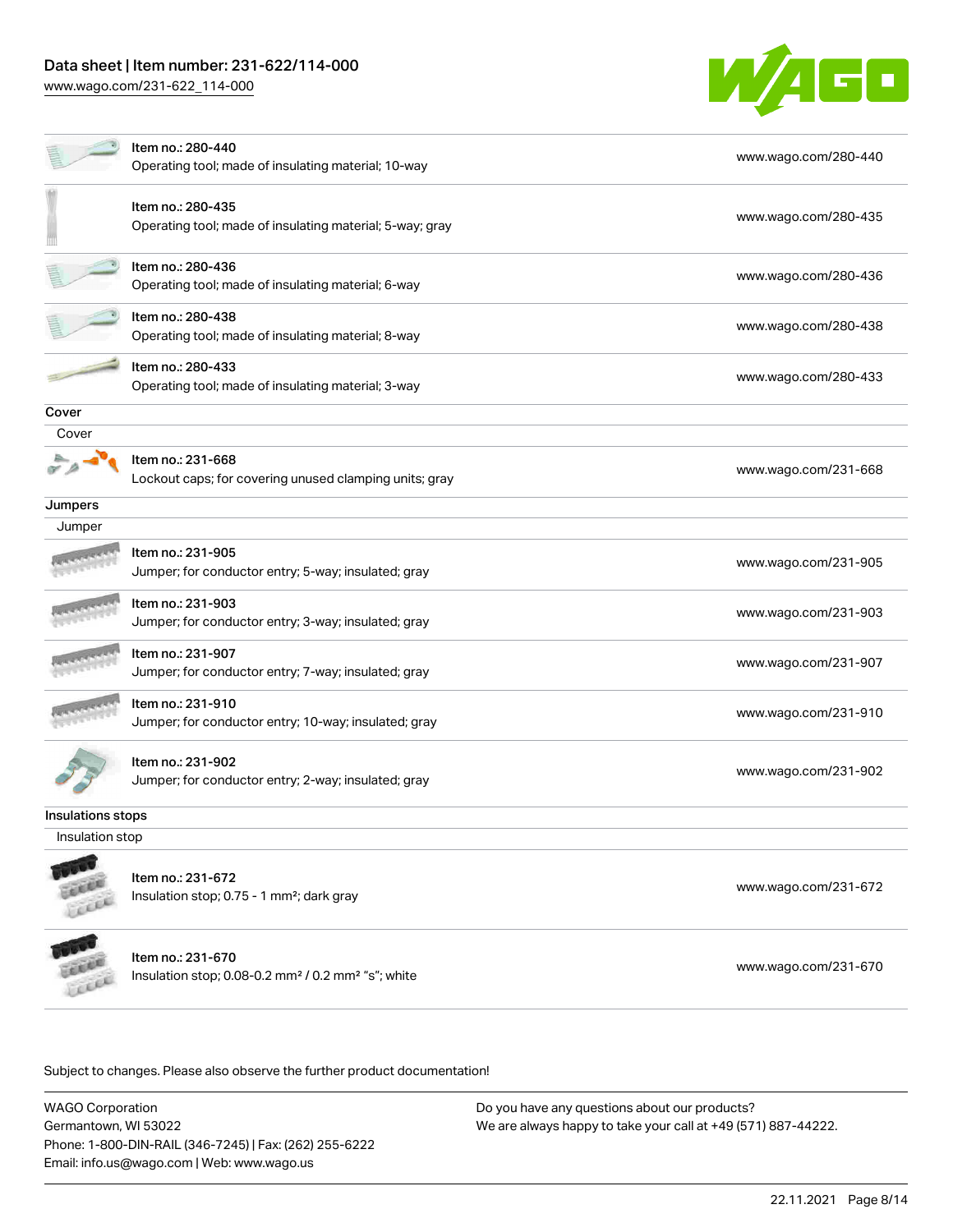[www.wago.com/231-622\\_114-000](http://www.wago.com/231-622_114-000)



Item no.: 231-671

Insulation stop; 0.25 - 0.5 mm²; light gray

| <b>Ferrules</b> |                                                                                                                                                                                    |                      |
|-----------------|------------------------------------------------------------------------------------------------------------------------------------------------------------------------------------|----------------------|
| Ferrule         |                                                                                                                                                                                    |                      |
|                 | Item no.: 216-101<br>Ferrule; Sleeve for 0.5 mm <sup>2</sup> / AWG 22; uninsulated; electro-tin plated; silver-colored                                                             | www.wago.com/216-101 |
|                 | Item no.: 216-104<br>Ferrule; Sleeve for 1.5 mm <sup>2</sup> / AWG 16; uninsulated; electro-tin plated; silver-colored                                                             | www.wago.com/216-104 |
|                 | Item no.: 216-106<br>Ferrule; Sleeve for 2.5 mm <sup>2</sup> / AWG 14; uninsulated; electro-tin plated; silver-colored                                                             | www.wago.com/216-106 |
|                 | Item no.: 216-102<br>Ferrule; Sleeve for 0.75 mm <sup>2</sup> / AWG 20; uninsulated; electro-tin plated; silver-colored                                                            | www.wago.com/216-102 |
|                 | Item no.: 216-103<br>Ferrule; Sleeve for 1 mm <sup>2</sup> / AWG 18; uninsulated; electro-tin plated                                                                               | www.wago.com/216-103 |
|                 | Item no.: 216-123<br>Ferrule; Sleeve for 1 mm <sup>2</sup> / AWG 18; uninsulated; electro-tin plated; silver-colored                                                               | www.wago.com/216-123 |
|                 | Item no.: 216-122<br>Ferrule; Sleeve for 0.75 mm <sup>2</sup> / AWG 20; uninsulated; electro-tin plated; silver-colored                                                            | www.wago.com/216-122 |
|                 | Item no.: 216-124<br>Ferrule; Sleeve for 1.5 mm <sup>2</sup> / AWG 16; uninsulated; electro-tin plated                                                                             | www.wago.com/216-124 |
|                 | Item no.: 216-142<br>Ferrule; Sleeve for 0.75 mm <sup>2</sup> / 18 AWG; uninsulated; electro-tin plated; electrolytic copper; gastight<br>crimped; acc. to DIN 46228, Part 1/08.92 | www.wago.com/216-142 |
|                 | Item no.: 216-132<br>Ferrule; Sleeve for 0.34 mm <sup>2</sup> / AWG 24; uninsulated; electro-tin plated                                                                            | www.wago.com/216-132 |
| ī.              | Item no.: 216-121<br>Ferrule; Sleeve for 0.5 mm <sup>2</sup> / AWG 22; uninsulated; electro-tin plated; silver-colored                                                             | www.wago.com/216-121 |
|                 | Item no.: 216-143<br>Ferrule; Sleeve for 1 mm <sup>2</sup> / AWG 18; uninsulated; electro-tin plated; electrolytic copper; gastight<br>crimped; acc. to DIN 46228, Part 1/08.92    | www.wago.com/216-143 |
|                 | Item no.: 216-131<br>Ferrule; Sleeve for 0.25 mm <sup>2</sup> / AWG 24; uninsulated; electro-tin plated; silver-colored                                                            | www.wago.com/216-131 |
|                 | Item no.: 216-141<br>Ferrule; Sleeve for 0.5 mm <sup>2</sup> / 20 AWG; uninsulated; electro-tin plated; electrolytic copper; gastight<br>crimped; acc. to DIN 46228, Part 1/08.92  | www.wago.com/216-141 |
|                 | Item no.: 216-152<br>Ferrule; Sleeve for 0.34 mm <sup>2</sup> / AWG 24; uninsulated; electro-tin plated                                                                            | www.wago.com/216-152 |
|                 |                                                                                                                                                                                    |                      |

Subject to changes. Please also observe the further product documentation!

WAGO Corporation Germantown, WI 53022 Phone: 1-800-DIN-RAIL (346-7245) | Fax: (262) 255-6222 Email: info.us@wago.com | Web: www.wago.us

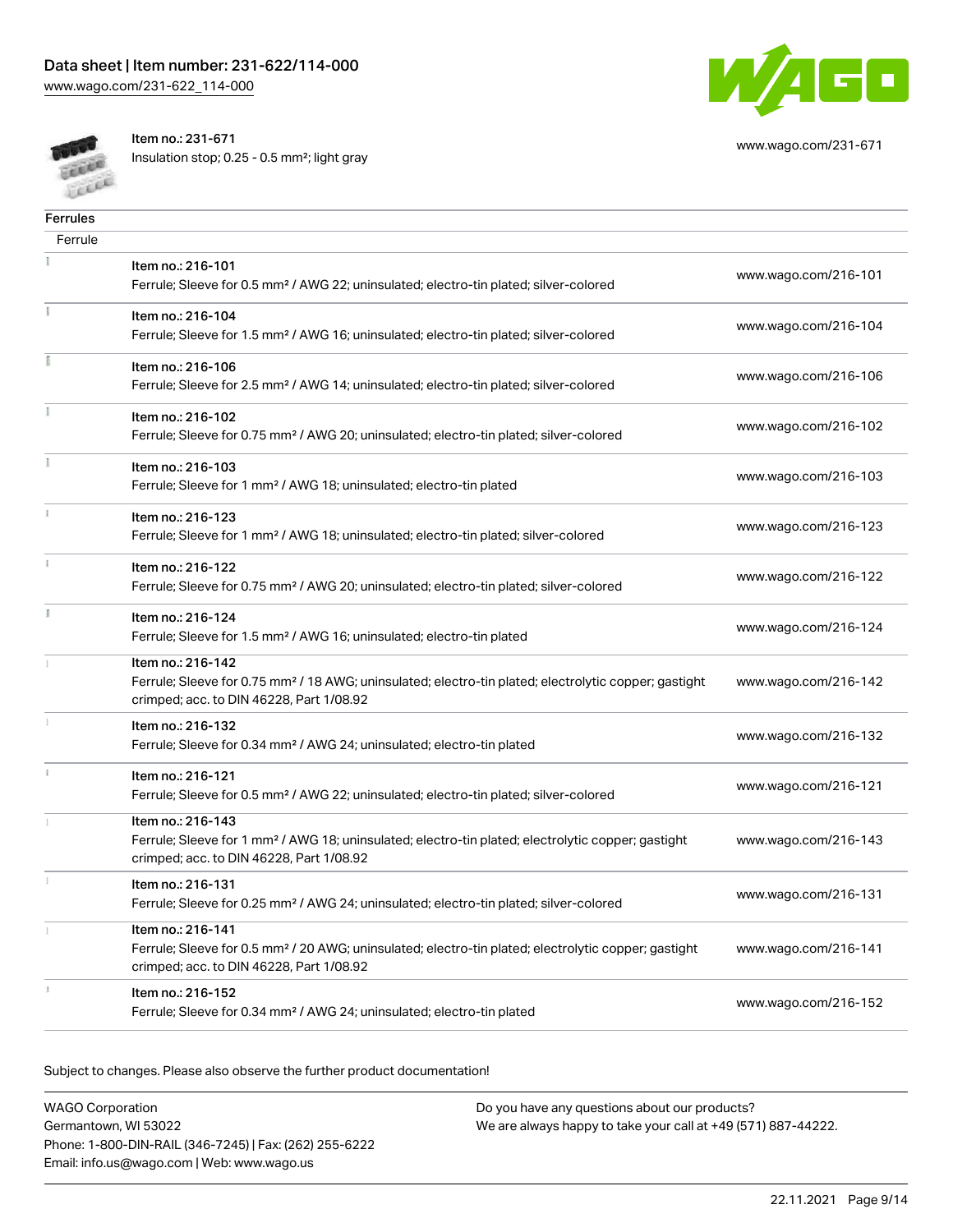# Data sheet | Item number: 231-622/114-000

[www.wago.com/231-622\\_114-000](http://www.wago.com/231-622_114-000)



| Item no.: 216-202<br>www.wago.com/216-202<br>Ferrule; Sleeve for 0.75 mm <sup>2</sup> / 18 AWG; insulated; electro-tin plated; gray<br>Item no.: 216-151<br>www.wago.com/216-151<br>Ferrule; Sleeve for 0.25 mm <sup>2</sup> / AWG 24; uninsulated; electro-tin plated<br>Item no.: 216-204<br>www.wago.com/216-204<br>Ferrule; Sleeve for 1.5 mm <sup>2</sup> / AWG 16; insulated; electro-tin plated; black<br>Item no.: 216-144<br>Ferrule; Sleeve for 1.5 mm <sup>2</sup> / AWG 16; uninsulated; electro-tin plated; electrolytic copper; gastight<br>www.wago.com/216-144<br>crimped; acc. to DIN 46228, Part 1/08.92; silver-colored<br>Item no.: 216-201<br>www.wago.com/216-201<br>Ferrule; Sleeve for 0.5 mm <sup>2</sup> / 20 AWG; insulated; electro-tin plated; white<br>Item no.: 216-223<br>www.wago.com/216-223<br>Ferrule; Sleeve for 1 mm <sup>2</sup> / AWG 18; insulated; electro-tin plated; red<br>Item no.: 216-241<br>Ferrule; Sleeve for 0.5 mm <sup>2</sup> / 20 AWG; insulated; electro-tin plated; electrolytic copper; gastight<br>www.wago.com/216-241<br>crimped; acc. to DIN 46228, Part 4/09.90; white<br>Item no.: 216-242<br>Ferrule; Sleeve for 0.75 mm <sup>2</sup> / 18 AWG; insulated; electro-tin plated; electrolytic copper; gastight<br>www.wago.com/216-242<br>crimped; acc. to DIN 46228, Part 4/09.90; gray<br>Item no.: 216-222<br>www.wago.com/216-222<br>Ferrule; Sleeve for 0.75 mm <sup>2</sup> / 18 AWG; insulated; electro-tin plated; gray<br>Item no.: 216-221<br>www.wago.com/216-221<br>Ferrule; Sleeve for 0.5 mm <sup>2</sup> / 20 AWG; insulated; electro-tin plated; white<br>Item no.: 216-224<br>www.wago.com/216-224<br>Ferrule; Sleeve for 1.5 mm <sup>2</sup> / AWG 16; insulated; electro-tin plated; black<br>Item no.: 216-243<br>Ferrule; Sleeve for 1 mm <sup>2</sup> / AWG 18; insulated; electro-tin plated; electrolytic copper; gastight crimped; www.wago.com/216-243<br>acc. to DIN 46228, Part 4/09.90; red<br>Item no.: 216-244<br>Ferrule; Sleeve for 1.5 mm <sup>2</sup> / AWG 16; insulated; electro-tin plated; electrolytic copper; gastight<br>www.wago.com/216-244<br>crimped; acc. to DIN 46228, Part 4/09.90; black<br>Item no.: 216-263<br>Ferrule; Sleeve for 1 mm <sup>2</sup> / AWG 18; insulated; electro-tin plated; electrolytic copper; gastight crimped; www.wago.com/216-263<br>acc. to DIN 46228, Part 4/09.90; red<br>Item no.: 216-264<br>1<br>Ferrule; Sleeve for 1.5 mm <sup>2</sup> / AWG 16; insulated; electro-tin plated; electrolytic copper; gastight<br>www.wago.com/216-264<br>crimped; acc. to DIN 46228, Part 4/09.90; black<br>Item no.: 216-284<br>Ferrule; Sleeve for 1.5 mm <sup>2</sup> / AWG 16; insulated; electro-tin plated; electrolytic copper; gastight<br>www.wago.com/216-284 | Item no.: 216-203<br>Ferrule; Sleeve for 1 mm <sup>2</sup> / AWG 18; insulated; electro-tin plated; red | www.wago.com/216-203 |
|-------------------------------------------------------------------------------------------------------------------------------------------------------------------------------------------------------------------------------------------------------------------------------------------------------------------------------------------------------------------------------------------------------------------------------------------------------------------------------------------------------------------------------------------------------------------------------------------------------------------------------------------------------------------------------------------------------------------------------------------------------------------------------------------------------------------------------------------------------------------------------------------------------------------------------------------------------------------------------------------------------------------------------------------------------------------------------------------------------------------------------------------------------------------------------------------------------------------------------------------------------------------------------------------------------------------------------------------------------------------------------------------------------------------------------------------------------------------------------------------------------------------------------------------------------------------------------------------------------------------------------------------------------------------------------------------------------------------------------------------------------------------------------------------------------------------------------------------------------------------------------------------------------------------------------------------------------------------------------------------------------------------------------------------------------------------------------------------------------------------------------------------------------------------------------------------------------------------------------------------------------------------------------------------------------------------------------------------------------------------------------------------------------------------------------------------------------------------------------------------------------------------------------------------------------------------------------------------------------------------------------------------------------------------------------------------------------------------------------------------------------------------------------------------------------------|---------------------------------------------------------------------------------------------------------|----------------------|
|                                                                                                                                                                                                                                                                                                                                                                                                                                                                                                                                                                                                                                                                                                                                                                                                                                                                                                                                                                                                                                                                                                                                                                                                                                                                                                                                                                                                                                                                                                                                                                                                                                                                                                                                                                                                                                                                                                                                                                                                                                                                                                                                                                                                                                                                                                                                                                                                                                                                                                                                                                                                                                                                                                                                                                                                             |                                                                                                         |                      |
|                                                                                                                                                                                                                                                                                                                                                                                                                                                                                                                                                                                                                                                                                                                                                                                                                                                                                                                                                                                                                                                                                                                                                                                                                                                                                                                                                                                                                                                                                                                                                                                                                                                                                                                                                                                                                                                                                                                                                                                                                                                                                                                                                                                                                                                                                                                                                                                                                                                                                                                                                                                                                                                                                                                                                                                                             |                                                                                                         |                      |
|                                                                                                                                                                                                                                                                                                                                                                                                                                                                                                                                                                                                                                                                                                                                                                                                                                                                                                                                                                                                                                                                                                                                                                                                                                                                                                                                                                                                                                                                                                                                                                                                                                                                                                                                                                                                                                                                                                                                                                                                                                                                                                                                                                                                                                                                                                                                                                                                                                                                                                                                                                                                                                                                                                                                                                                                             |                                                                                                         |                      |
|                                                                                                                                                                                                                                                                                                                                                                                                                                                                                                                                                                                                                                                                                                                                                                                                                                                                                                                                                                                                                                                                                                                                                                                                                                                                                                                                                                                                                                                                                                                                                                                                                                                                                                                                                                                                                                                                                                                                                                                                                                                                                                                                                                                                                                                                                                                                                                                                                                                                                                                                                                                                                                                                                                                                                                                                             |                                                                                                         |                      |
|                                                                                                                                                                                                                                                                                                                                                                                                                                                                                                                                                                                                                                                                                                                                                                                                                                                                                                                                                                                                                                                                                                                                                                                                                                                                                                                                                                                                                                                                                                                                                                                                                                                                                                                                                                                                                                                                                                                                                                                                                                                                                                                                                                                                                                                                                                                                                                                                                                                                                                                                                                                                                                                                                                                                                                                                             |                                                                                                         |                      |
|                                                                                                                                                                                                                                                                                                                                                                                                                                                                                                                                                                                                                                                                                                                                                                                                                                                                                                                                                                                                                                                                                                                                                                                                                                                                                                                                                                                                                                                                                                                                                                                                                                                                                                                                                                                                                                                                                                                                                                                                                                                                                                                                                                                                                                                                                                                                                                                                                                                                                                                                                                                                                                                                                                                                                                                                             |                                                                                                         |                      |
|                                                                                                                                                                                                                                                                                                                                                                                                                                                                                                                                                                                                                                                                                                                                                                                                                                                                                                                                                                                                                                                                                                                                                                                                                                                                                                                                                                                                                                                                                                                                                                                                                                                                                                                                                                                                                                                                                                                                                                                                                                                                                                                                                                                                                                                                                                                                                                                                                                                                                                                                                                                                                                                                                                                                                                                                             |                                                                                                         |                      |
|                                                                                                                                                                                                                                                                                                                                                                                                                                                                                                                                                                                                                                                                                                                                                                                                                                                                                                                                                                                                                                                                                                                                                                                                                                                                                                                                                                                                                                                                                                                                                                                                                                                                                                                                                                                                                                                                                                                                                                                                                                                                                                                                                                                                                                                                                                                                                                                                                                                                                                                                                                                                                                                                                                                                                                                                             |                                                                                                         |                      |
|                                                                                                                                                                                                                                                                                                                                                                                                                                                                                                                                                                                                                                                                                                                                                                                                                                                                                                                                                                                                                                                                                                                                                                                                                                                                                                                                                                                                                                                                                                                                                                                                                                                                                                                                                                                                                                                                                                                                                                                                                                                                                                                                                                                                                                                                                                                                                                                                                                                                                                                                                                                                                                                                                                                                                                                                             |                                                                                                         |                      |
|                                                                                                                                                                                                                                                                                                                                                                                                                                                                                                                                                                                                                                                                                                                                                                                                                                                                                                                                                                                                                                                                                                                                                                                                                                                                                                                                                                                                                                                                                                                                                                                                                                                                                                                                                                                                                                                                                                                                                                                                                                                                                                                                                                                                                                                                                                                                                                                                                                                                                                                                                                                                                                                                                                                                                                                                             |                                                                                                         |                      |
|                                                                                                                                                                                                                                                                                                                                                                                                                                                                                                                                                                                                                                                                                                                                                                                                                                                                                                                                                                                                                                                                                                                                                                                                                                                                                                                                                                                                                                                                                                                                                                                                                                                                                                                                                                                                                                                                                                                                                                                                                                                                                                                                                                                                                                                                                                                                                                                                                                                                                                                                                                                                                                                                                                                                                                                                             |                                                                                                         |                      |
|                                                                                                                                                                                                                                                                                                                                                                                                                                                                                                                                                                                                                                                                                                                                                                                                                                                                                                                                                                                                                                                                                                                                                                                                                                                                                                                                                                                                                                                                                                                                                                                                                                                                                                                                                                                                                                                                                                                                                                                                                                                                                                                                                                                                                                                                                                                                                                                                                                                                                                                                                                                                                                                                                                                                                                                                             |                                                                                                         |                      |
|                                                                                                                                                                                                                                                                                                                                                                                                                                                                                                                                                                                                                                                                                                                                                                                                                                                                                                                                                                                                                                                                                                                                                                                                                                                                                                                                                                                                                                                                                                                                                                                                                                                                                                                                                                                                                                                                                                                                                                                                                                                                                                                                                                                                                                                                                                                                                                                                                                                                                                                                                                                                                                                                                                                                                                                                             |                                                                                                         |                      |
|                                                                                                                                                                                                                                                                                                                                                                                                                                                                                                                                                                                                                                                                                                                                                                                                                                                                                                                                                                                                                                                                                                                                                                                                                                                                                                                                                                                                                                                                                                                                                                                                                                                                                                                                                                                                                                                                                                                                                                                                                                                                                                                                                                                                                                                                                                                                                                                                                                                                                                                                                                                                                                                                                                                                                                                                             |                                                                                                         |                      |
|                                                                                                                                                                                                                                                                                                                                                                                                                                                                                                                                                                                                                                                                                                                                                                                                                                                                                                                                                                                                                                                                                                                                                                                                                                                                                                                                                                                                                                                                                                                                                                                                                                                                                                                                                                                                                                                                                                                                                                                                                                                                                                                                                                                                                                                                                                                                                                                                                                                                                                                                                                                                                                                                                                                                                                                                             |                                                                                                         |                      |
|                                                                                                                                                                                                                                                                                                                                                                                                                                                                                                                                                                                                                                                                                                                                                                                                                                                                                                                                                                                                                                                                                                                                                                                                                                                                                                                                                                                                                                                                                                                                                                                                                                                                                                                                                                                                                                                                                                                                                                                                                                                                                                                                                                                                                                                                                                                                                                                                                                                                                                                                                                                                                                                                                                                                                                                                             | crimped; acc. to DIN 46228, Part 4/09.90; black                                                         |                      |

Subject to changes. Please also observe the further product documentation!

WAGO Corporation Germantown, WI 53022 Phone: 1-800-DIN-RAIL (346-7245) | Fax: (262) 255-6222 Email: info.us@wago.com | Web: www.wago.us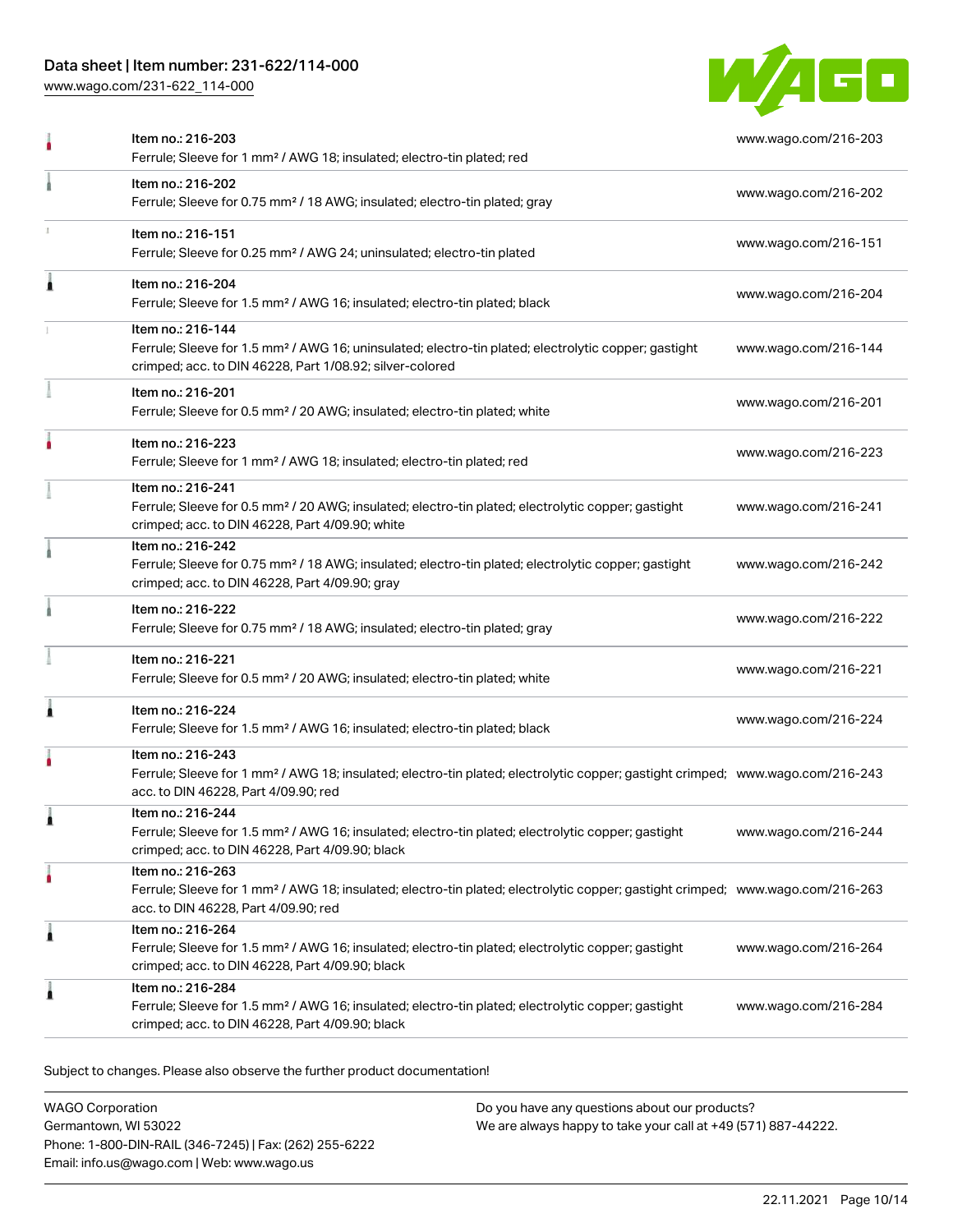# Data sheet | Item number: 231-622/114-000

[www.wago.com/231-622\\_114-000](http://www.wago.com/231-622_114-000)



| Item no.: 216-262<br>Ferrule; Sleeve for 0.75 mm <sup>2</sup> / 18 AWG; insulated; electro-tin plated; electrolytic copper; gastight<br>crimped; acc. to DIN 46228, Part 4/09.90; gray | www.wago.com/216-262 |
|----------------------------------------------------------------------------------------------------------------------------------------------------------------------------------------|----------------------|
| Item no.: 216-301<br>Ferrule; Sleeve for 0.25 mm <sup>2</sup> / AWG 24; insulated; electro-tin plated; yellow                                                                          | www.wago.com/216-301 |
| Item no.: 216-321<br>Ferrule; Sleeve for 0.25 mm <sup>2</sup> / AWG 24; insulated; electro-tin plated; yellow                                                                          | www.wago.com/216-321 |
| Item no.: 216-322<br>Ferrule; Sleeve for 0.34 mm <sup>2</sup> / 22 AWG; insulated; electro-tin plated; green                                                                           | www.wago.com/216-322 |
| Item no.: 216-302<br>Ferrule; Sleeve for 0.34 mm <sup>2</sup> / 22 AWG; insulated; electro-tin plated; light turquoise                                                                 | www.wago.com/216-302 |

# Downloads

Documentation

#### Additional Information

| 2019 Apr 3 | pdf<br>2.0 MB | Download |
|------------|---------------|----------|
|            |               |          |
|            |               |          |
|            |               |          |
|            | <b>URL</b>    | Download |
|            |               |          |
|            | <b>URL</b>    | Download |
|            |               |          |

# Environmental Product Compliance

#### Compliance Search

| Environmental Product Compliance 231-622/114-000                                          | URL | Download |
|-------------------------------------------------------------------------------------------|-----|----------|
| 1-conductor male connector; CAGE CLAMP®; 2.5 mm <sup>2</sup> ; Pin spacing 5 mm; 22-pole; |     |          |
| Snap-in flange; 2,50 mm <sup>2</sup> ; gray                                               |     |          |

#### Installation Notes

#### Application

Subject to changes. Please also observe the further product documentation!

WAGO Corporation Germantown, WI 53022 Phone: 1-800-DIN-RAIL (346-7245) | Fax: (262) 255-6222 Email: info.us@wago.com | Web: www.wago.us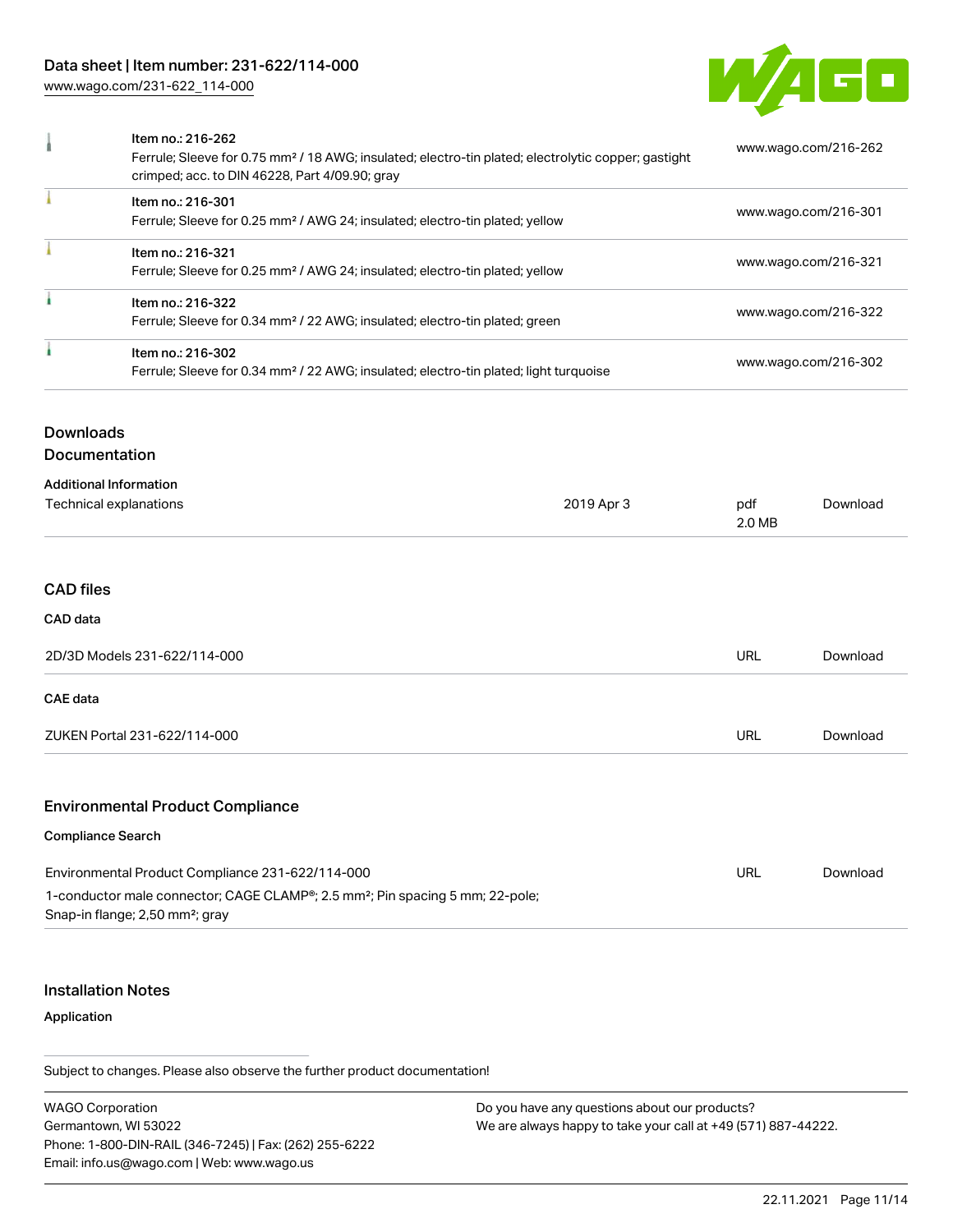



Male connector, with snap-in flanges, for feedthrough applications, for 0.5 … 2.5 mm plate thickness



Inserting a conductor via 3.5 mm screwdriver – CAGE CLAMP® actuation parallel to conductor entry.



Inserting a conductor via 3.5 mm screwdriver – CAGE CLAMP® actuation perpendicular to conductor entry.



Inserting a conductor into CAGE CLAMP® unit via operating lever (231-291).



Inserting a conductor via operating tool.

Coding

Subject to changes. Please also observe the further product documentation!

WAGO Corporation Germantown, WI 53022 Phone: 1-800-DIN-RAIL (346-7245) | Fax: (262) 255-6222 Email: info.us@wago.com | Web: www.wago.us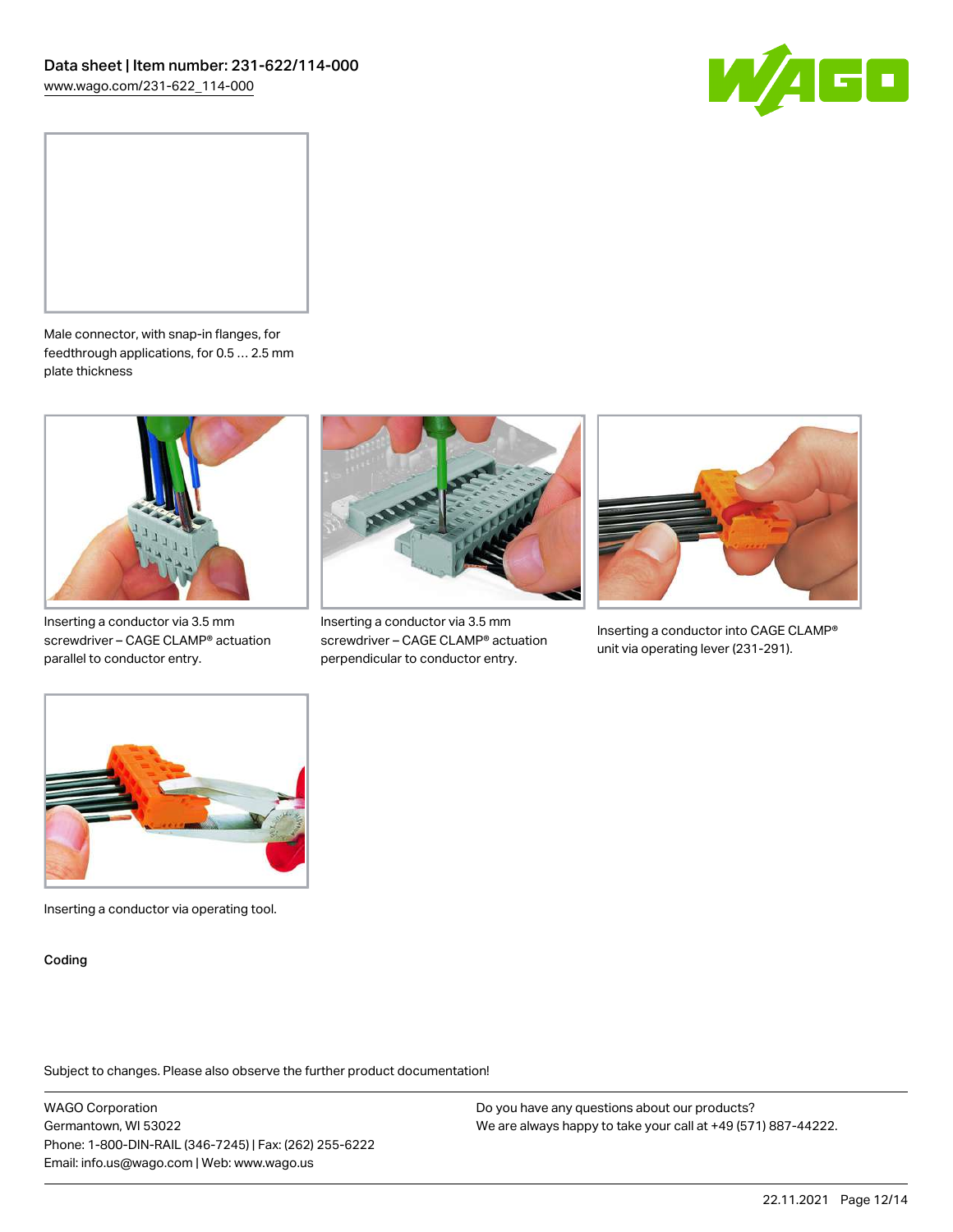



Coding a male header – fitting coding key(s).



Testing – female connector with CAGE CLAMP®

Integrated test ports for testing perpendicular to conductor entry via 2 or 2.3 mm Ø test plug

#### Installation



Male connector with strain relief plate



Strain relief housing shown with a male connector equipped with CAGE CLAMP®

#### Marking

Subject to changes. Please also observe the further product documentation!

WAGO Corporation Germantown, WI 53022 Phone: 1-800-DIN-RAIL (346-7245) | Fax: (262) 255-6222 Email: info.us@wago.com | Web: www.wago.us